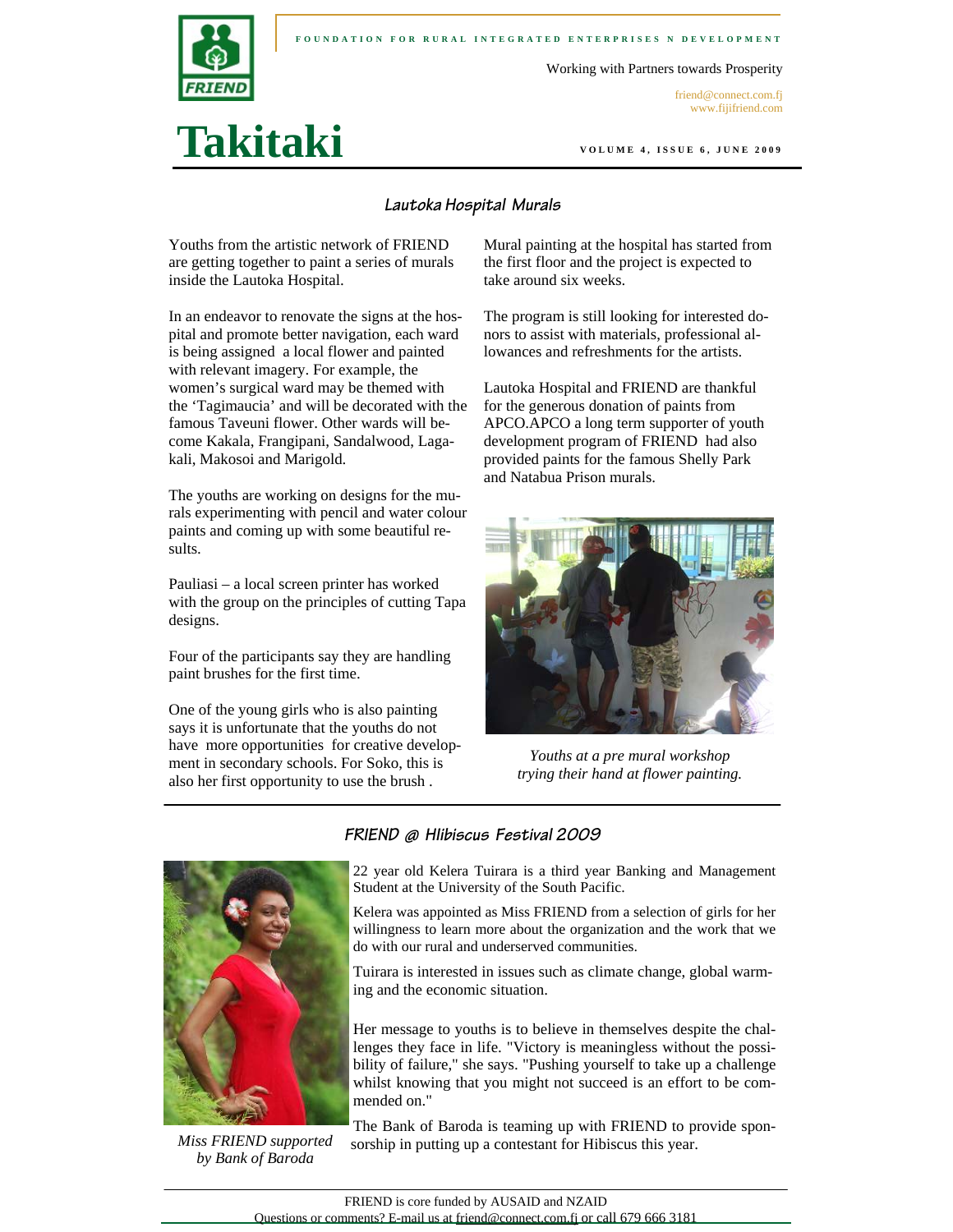

Working with Partners towards Prosperity

friend@connect.com.fj www.fijifriend.com

**VOLUME 4, ISSUE 6, JUNE 2009** 

# **Takitaki**

#### **Youth Speak**



*21 year old Priya Darshani Chandra found her niche with ATS Pacific as an accounts receivable clerk soon after her training with YEN. She lives with her mother and 3 siblings in Kashmir* 

#### Q**: How did you hear about FRIEND and how did you become interested in FRIEND's YEN program?**

There was this HIV survey that was being conducted by HIV Hub Centre and they had involved FRIEND YDP program asking their youths to conduct surveys and answer questionnaires. Some of my friends encouraged me to come along and take part as it would help us earn some pocket money so I agreed and joined them... I got to learn more of HIV in depth and I did earn my pocket money which was very considerate since we youths sometimes are so broke. My name was now in FRIEND's YDP database where I began to attend their workshops and trainings for youths which helped me mentally and proved how important young people are and that they do have a major role to play in our communities.

**Q. What have you learned through your involvement with the Youth Employment Network and how has this program helped you and how it** 

**could help other youths?**  Involvement in YEN has taught me a lot of things such as : Being responsible, being a team player that if you don't have a qualification still there are other means of survival and how important it is to be away from



all kinds of trouble, has helped me mentally and proved how important young people are and that they do have a major role to play in their society.

It was helpful to me because I was encouraged that IF WE WANT TO, WE CAN DO IT….other youths out there needs this encouragement and needs the reminder that we are the future leaders.

**Q. What values that you have learnt in the YEN program that you can relate it to your workplace?** 

Yes respect is one major value that I learned from FRIEND and I believe that it applies everywhere and

to everyone. Be a team player is something that is stressed in the training. Everyone is important and do unto others what you want them to do to you.



#### **Food Security on Trial**

Nilesh is a deaf youth who has been attached with FRIEND income generating scheme for some time. With the current world financial crisis, the devaluation of the Fiji dollar and inflation, Nilesh has come up with a very effective way of dealing with all these. He has begun with his back yard gardening in the FRIEND office compound in Lautoka. So far the office has been paying money to have the lawns maintained, but now, Nilesh is making better use of the same lawn. Nilesh is very proud with his garden in which he has planted cabbage, lettuce, long beans, pawpaw, egg plant,



dhaniya, moong, rosella and bitter gourd. Seeing his garden, our director was well pleased. Sashi says "you could plant as much as you want and where ever you want except on my parking lot please"! For the rest of the staff members this is a very encouraging initiative, seeing Nilesh transforming an ordinary lawn in Lautoka city into a vegetable garden. He even has compost from which he gets his organic manure for his garden. This compost consists of peelings *By Sarwan* 



FRIEND is core funded by AUSAID & NZAID Questions or comments? E-mail us at friend@connect.com.fj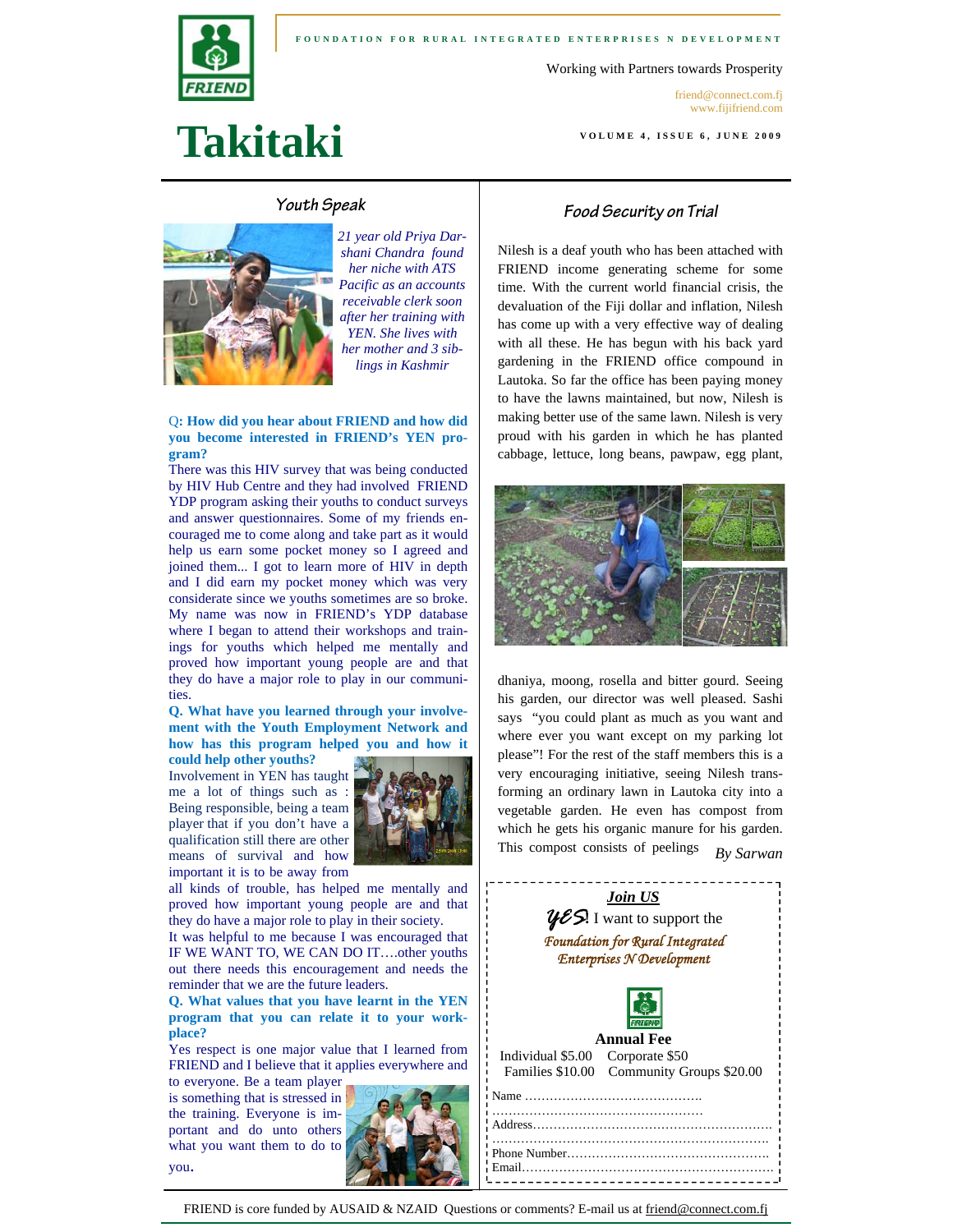

#### **FOUNDATION FOR RURAL INTEGRATED ENTERPRISES N DEVELOPMENT**

Working with Partners towards Prosperity

friend@connect.com.fj www.fijifriend.com

## **Takitaki**

**VOLUME 4, ISSUE 6, JUNE 2009** 

**Ba communities meet up with the new District Officer** 

Six of the FRIEND communities in Ba had a chance for a face to face dialogue with their new District Officer, Metuisela Mua.

Representatives from Kainani, Koroqaqa, Tauvegvega, Vatulaulau, Ba Hart and Badrau were part of a Participatory Budgeting workshop held earlier this month.

The communities each looked at



development issues in their areas and drafted action plans for themselves.

The direct audience with the new DO gave them a chance to get first hand answers from the authority on possible course of actions.

The workshop also featured a speaker from the Legal Aid office in Ba, Alumita Lekenaua, who informed the group about the relation between human rights and development and also took the opportunity to talk about the services of Legal Aid.

The group also was elated at the chance for an audience with a long time development worker in Ba, Mr Pravin Bala who highlighted common concerns for those living in and around Ba.

The workshop is part of a series aimed at increasing community understanding of how governments make and implement decisions about budgets at local and national levels.

**New Products** 

*Check out Friend's Fiji Style ®*  Range at our specialty shop for these new products

**Lime Chutney** 

**Chilli Garlic Paste in Olive Oil** 

**Meyer Lemon Marmalade** 

**Tamarind Slabs (400g/1kg)** 

*Shop 3 Garden City Suva* 

### **Recipe Corner**

*PIZZA Toast with lime pickle* 



*(A snack to chase off the chills of a cold weather or a quick meal for the hungry)* 

*Ingredients: six slices of bread, tomato sauce, chopped onions, tomatoes, coriander, capsicum, chopped Friend's Fiji Style Lime Pickle, Pizza Cheese.* 

*Method: Lightly toast one side of bread in an electric frying pan or oven. Turn over and spread evenly with sauce. Pile on the other ingredients putting on cheese the last. Heat again till the cheese melts. Serve hot with a side salad.* 



*With Sandhya Narayan* 

FRIEND is core Funded by AUSAID & NZAID. Questions or comments? E-mail us at friend@connect.com.fj